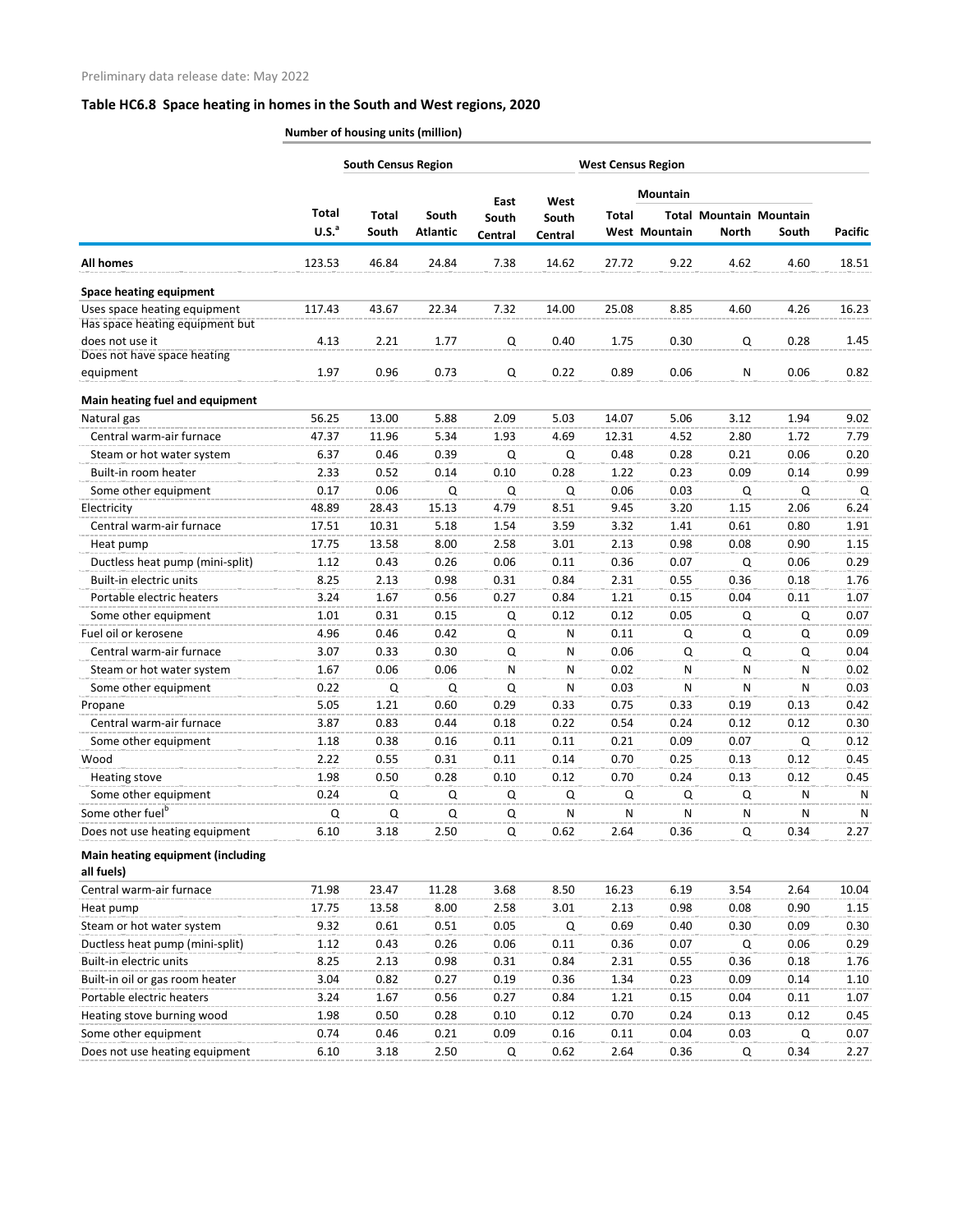|                                                                      |                   | <b>South Census Region</b> |                          |                  |                  |              | <b>West Census Region</b> |              |                                         |                |
|----------------------------------------------------------------------|-------------------|----------------------------|--------------------------|------------------|------------------|--------------|---------------------------|--------------|-----------------------------------------|----------------|
|                                                                      | <b>Total</b>      |                            |                          | East             | West             |              | <b>Mountain</b>           |              |                                         |                |
|                                                                      | U.S. <sup>a</sup> | <b>Total</b><br>South      | South<br><b>Atlantic</b> | South<br>Central | South<br>Central | <b>Total</b> | <b>West Mountain</b>      | <b>North</b> | <b>Total Mountain Mountain</b><br>South | <b>Pacific</b> |
|                                                                      |                   |                            |                          |                  |                  |              |                           |              |                                         |                |
| <b>All homes</b>                                                     | 123.53            | 46.84                      | 24.84                    | 7.38             | 14.62            | 27.72        | 9.22                      | 4.62         | 4.60                                    | 18.51          |
| Main heating equipment age                                           |                   |                            |                          |                  |                  |              |                           |              |                                         |                |
| Less than 2 years old                                                | 13.29             | 6.43                       | 3.24                     | 1.13             | 2.06             | 2.69         | 1.01                      | 0.47         | 0.54                                    | 1.67           |
| 2 to 4 years old                                                     | 17.19             | 7.72                       | 3.87                     | 1.21             | 2.63             | 3.62         | 1.32                      | 0.58         | 0.74                                    | 2.30           |
| 5 to 9 years old                                                     | 26.62             | 11.15                      | 5.67                     | 1.87             | 3.60             | 5.24         | 2.01                      | 1.06         | 0.94                                    | 3.23           |
| 10 to 14 years old                                                   | 22.28             | 7.93                       | 4.07                     | 1.31             | 2.55             | 4.58         | 1.67                      | 0.92         | 0.75                                    | 2.90           |
| 15 to 19 years old                                                   | 14.66             | 5.13                       | 2.71                     | 0.83             | 1.59             | 3.15         | 1.10                      | 0.56         | 0.53                                    | 2.06           |
| 20 or more years old                                                 | 23.40             | 5.31                       | 2.77                     | 0.97             | 1.57             | 5.80         | 1.75                      | 0.99         | 0.75                                    | 4.06           |
| Does not use heating equipment                                       | 6.10              | 3.18                       | 2.50                     | Q                | 0.62             | 2.64         | 0.36                      | Q            | 0.34                                    | 2.27           |
| Has thermostat                                                       |                   |                            |                          |                  |                  |              |                           |              |                                         |                |
| Yes                                                                  | 109.35            | 42.61                      | 23.20                    | 6.70             | 12.70            | 22.81        | 8.57                      | 4.33         | 4.24                                    | 14.23          |
| Smart or internet-connected                                          |                   |                            |                          |                  |                  |              |                           |              |                                         |                |
| thermostat                                                           | 12.78             | 4.87                       | 2.64                     | 0.48             | 1.75             | 3.40         | 1.21                      | 0.62         | 0.58                                    | 2.19           |
| Programmable thermostat                                              | 52.49             | 20.45                      | 11.57                    | 3.15             | 5.73             | 11.60        | 4.43                      | 2.29         | 2.13                                    | 7.17           |
| Non-programmable thermostat                                          | 44.08             | 17.29                      | 8.99                     | 3.07             | 5.22             | 7.81         | 2.94                      | 1.42         | 1.52                                    | 4.87           |
| No                                                                   | 12.73             | 3.96                       | 1.51                     | 0.66             | 1.79             | 3.87         | 0.63                      | 0.27         | 0.35                                    | 3.24           |
| Does not use heating or air-                                         |                   |                            |                          |                  |                  |              |                           |              |                                         |                |
| conditioning equipment                                               | 1.45              | 0.28                       | 0.13                     | Q                | 0.13             | 1.05         | Q                         | Q            | Q                                       | 1.03           |
| Main heating equipment control                                       |                   |                            |                          |                  |                  |              |                           |              |                                         |                |
| Sets one temperature and leaves it                                   |                   |                            |                          |                  |                  |              |                           |              |                                         |                |
| there most of the time                                               | 50.49             | 21.13                      | 11.14                    | 4.02             | 5.96             | 7.85         | 3.63                      | 1.82         | 1.81                                    | 4.23           |
| Manually adjusts the temperature<br>Programmable or smart thermostat | 30.93             | 11.68                      | 5.86                     | 1.97             | 3.85             | 6.58         | 2.14                      | 1.11         | 1.03                                    | 4.44           |
| automatically adjusts the                                            |                   |                            |                          |                  |                  |              |                           |              |                                         |                |
| temperature                                                          | 19.79             | 5.78                       | 3.08                     | 0.63             | 2.07             | 5.13         | 2.11                      | 1.27         | 0.84                                    | 3.02           |
| Turns equipment on or off as needed                                  | 12.06             | 4.26                       | 1.92                     | 0.55             | 1.79             | 4.64         | 0.83                      | 0.32         | 0.51                                    | 3.82           |
| Household does not have control over                                 |                   |                            |                          |                  |                  |              |                           |              |                                         |                |
| the equipment<br>Controls heating equipment in some                  | 3.91              | 0.74                       | 0.32                     | 0.13             | 0.29             | 0.79         | 0.12                      | 0.06         | 0.06                                    | 0.67           |
| other way                                                            | 0.24              | 0.07                       | Q                        | Q                | Q                | 0.10         | Q                         | Q            | Q                                       | 0.07           |
| Does not use heating equipment                                       | 6.10              | 3.18                       | 2.50                     | Q                | 0.62             | 2.64         | 0.36                      | Q            | 0.34                                    | 2.27           |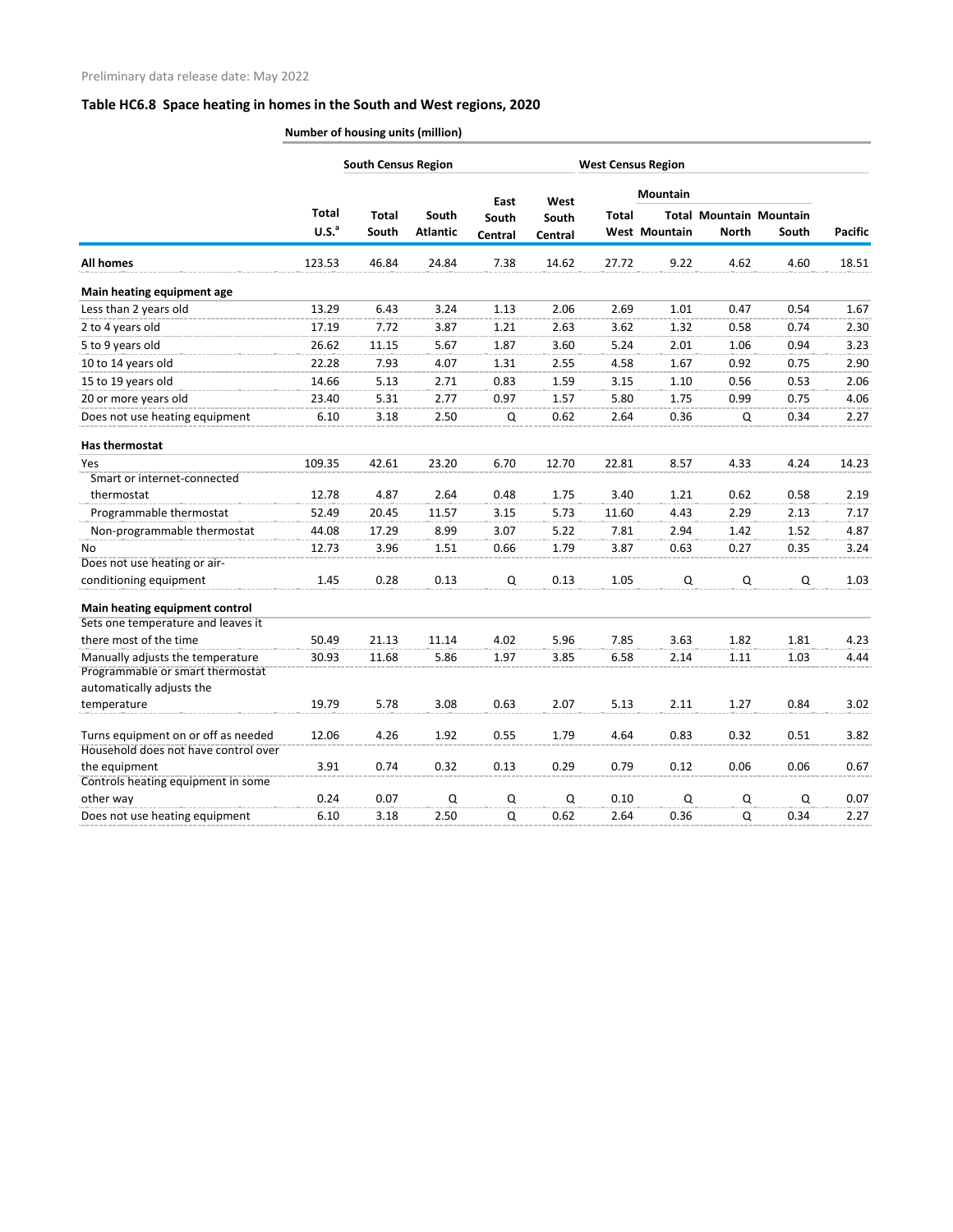|                                       |                   | <b>South Census Region</b> |                 |               |               | <b>West Census Region</b> |                      |              |                                |                |
|---------------------------------------|-------------------|----------------------------|-----------------|---------------|---------------|---------------------------|----------------------|--------------|--------------------------------|----------------|
|                                       |                   |                            |                 |               |               |                           | <b>Mountain</b>      |              |                                |                |
|                                       | Total             | <b>Total</b>               | South           | East<br>South | West<br>South | <b>Total</b>              |                      |              | <b>Total Mountain Mountain</b> |                |
|                                       | U.S. <sup>a</sup> | South                      | <b>Atlantic</b> | Central       | Central       |                           | <b>West Mountain</b> | <b>North</b> | South                          | <b>Pacific</b> |
| <b>All homes</b>                      | 123.53            | 46.84                      | 24.84           | 7.38          | 14.62         | 27.72                     | 9.22                 | 4.62         | 4.60                           | 18.51          |
| Secondary heating fuel and            |                   |                            |                 |               |               |                           |                      |              |                                |                |
| equipment                             |                   |                            |                 |               |               |                           |                      |              |                                |                |
| Uses secondary heating equipment      | 51.25             | 18.93                      | 9.65            | 3.66          | 5.62          | 11.10                     | 4.02                 | 2.35         | 1.67                           | 7.08           |
| Natural gas                           | 7.55              | 2.49                       | 1.10            | 0.54          | 0.85          | 2.27                      | 0.87                 | 0.63         | 0.24                           | 1.40           |
| Fireplace                             | 6.94              | 2.27                       | 1.05            | 0.46          | 0.76          | 2.16                      | 0.84                 | 0.61         | 0.22                           | 1.32           |
| Some other equipment                  | 0.61              | 0.22                       | 0.05            | 0.08          | 0.08          | 0.11                      | 0.03                 | Q            | Q                              | 0.08           |
| Electricity                           | 31.50             | 11.44                      | 6.01            | 2.12          | 3.31          | 6.46                      | 2.32                 | 1.30         | 1.02                           | 4.14           |
| Portable electric heaters             | 25.02             | 9.34                       | 4.80            | 1.77          | 2.78          | 5.14                      | 1.80                 | 1.01         | 0.78                           | 3.34           |
| Ductless heat pump (mini-split)       | 0.94              | 0.29                       | 0.22            | 0.05          | Q             | 0.16                      | 0.05                 | Q            | Q                              | 0.11           |
| Built-in electric units               | 3.17              | 0.79                       | 0.41            | 0.15          | 0.23          | 0.74                      | 0.27                 | 0.17         | 0.10                           | 0.47           |
| Fireplace                             | 1.79              | 0.72                       | 0.40            | 0.11          | 0.22          | 0.33                      | 0.18                 | 0.08         | 0.10                           | 0.15           |
| Some other equipment                  | 0.57              | 0.29                       | 0.17            | 0.06          | Q             | 0.09                      | 0.03                 | Q            | Q                              | 0.06           |
| Wood                                  | 8.61              | 3.16                       | 1.45            | 0.51          | 1.20          | 2.02                      | 0.70                 | 0.35         | 0.36                           | 1.32           |
| Heating stove                         | 3.12              | 0.65                       | 0.37            | 0.14          | 0.14          | 0.75                      | 0.31                 | 0.19         | 0.13                           | 0.43           |
| Fireplace                             | 5.47              | 2.50                       | 1.07            | 0.37          | 1.05          | 1.27                      | 0.39                 | 0.16         | 0.23                           | 0.88           |
| Some other equipment                  | Q                 | Q                          | Q               | N             | Q             | N                         | N                    | N            | N                              | N              |
| Some other fuel <sup>b</sup>          | 3.59              | 1.84                       | 1.09            | 0.49          | 0.26          | 0.35                      | 0.13                 | 0.08         | 0.05                           | 0.22           |
| Does not use secondary heating        |                   |                            |                 |               |               |                           |                      |              |                                |                |
| equipment                             | 66.18             | 24.73                      | 12.69           | 3.66          | 8.38          | 13.98                     | 4.83                 | 2.25         | 2.58                           | 9.15           |
| Does not use any heating equipment    | 6.10              | 3.18                       | 2.50            | Q             | 0.62          | 2.64                      | 0.36                 | Q            | 0.34                           | 2.27           |
| <b>Secondary heating usage</b>        |                   |                            |                 |               |               |                           |                      |              |                                |                |
| Uses all or almost all of the time    | 10.91             | 3.47                       | 1.82            | 0.77          | 0.88          | 2.14                      | 0.88                 | 0.54         | 0.34                           | 1.27           |
| Uses at least once a week             | 9.41              | 2.95                       | 1.60            | 0.52          | 0.82          | 2.46                      | 0.89                 | 0.60         | 0.30                           | 1.56           |
| Uses a few times per month            | 4.71              | 1.67                       | 0.83            | 0.32          | 0.52          | 1.13                      | 0.35                 | 0.21         | 0.14                           | 0.77           |
| Uses only when it is very cold        | 19.64             | 8.24                       | 4.08            | 1.53          | 2.64          | 3.95                      | 1.33                 | 0.71         | 0.62                           | 2.62           |
| Uses only in rare situations, such as |                   |                            |                 |               |               |                           |                      |              |                                |                |
| when a guest is visiting              | 6.59              | 2.60                       | 1.32            | 0.52          | 0.76          | 1.42                      | 0.57                 | 0.29         | 0.28                           | 0.85           |
| Does not use secondary heating        |                   |                            |                 |               |               |                           |                      |              |                                |                |
| equipment                             | 66.18             | 24.73                      | 12.69           | 3.66          | 8.38          | 13.98                     | 4.83                 | 2.25         | 2.58                           | 9.15           |
| Does not use any heating equipment    | 6.10              | 3.18                       | 2.50            | Q             | 0.62          | 2.64                      | 0.36                 | Q            | 0.34                           | 2.27           |
| Winter indoor daytime temperature     |                   |                            |                 |               |               |                           |                      |              |                                |                |
| when someone is home                  |                   |                            |                 |               |               |                           |                      |              |                                |                |
| 63 degrees or less                    | 4.29              | 1.03                       | 0.39            | 0.19          | 0.44          | 1.40                      | 0.26                 | 0.16         | 0.10                           | 1.15           |
| 64 to 66 degrees                      | 10.27             | 2.51                       | 1.35            | 0.46          | 0.70          | 2.97                      | 0.81                 | 0.53         | 0.28                           | 2.15           |
| 67 to 69 degrees                      | 32.43             | 9.93                       | 5.29            | 1.96          | 2.67          | 6.95                      | 2.29                 | 1.46         | 0.83                           | 4.66           |
| 70 degrees                            | 26.94             | 9.72                       | 4.67            | 1.75          | 3.30          | 5.46                      | 1.99                 | 1.05         | 0.94                           | 3.47           |
| 71 to 73 degrees                      | 25.20             | 11.02                      | 5.75            | 1.83          | 3.43          | 4.40                      | 1.89                 | 1.00         | 0.89                           | 2.51           |
| 74 degrees or more                    | 18.30             | 9.46                       | 4.87            | 1.13          | 3.45          | 3.90                      | 1.61                 | 0.39         | 1.22                           | 2.28           |
| Does not use heating equipment        | 6.10              | 3.18                       | 2.50            | Q             | 0.62          | 2.64                      | 0.36                 | Q            | 0.34                           | 2.27           |
|                                       |                   |                            |                 |               |               |                           |                      |              |                                |                |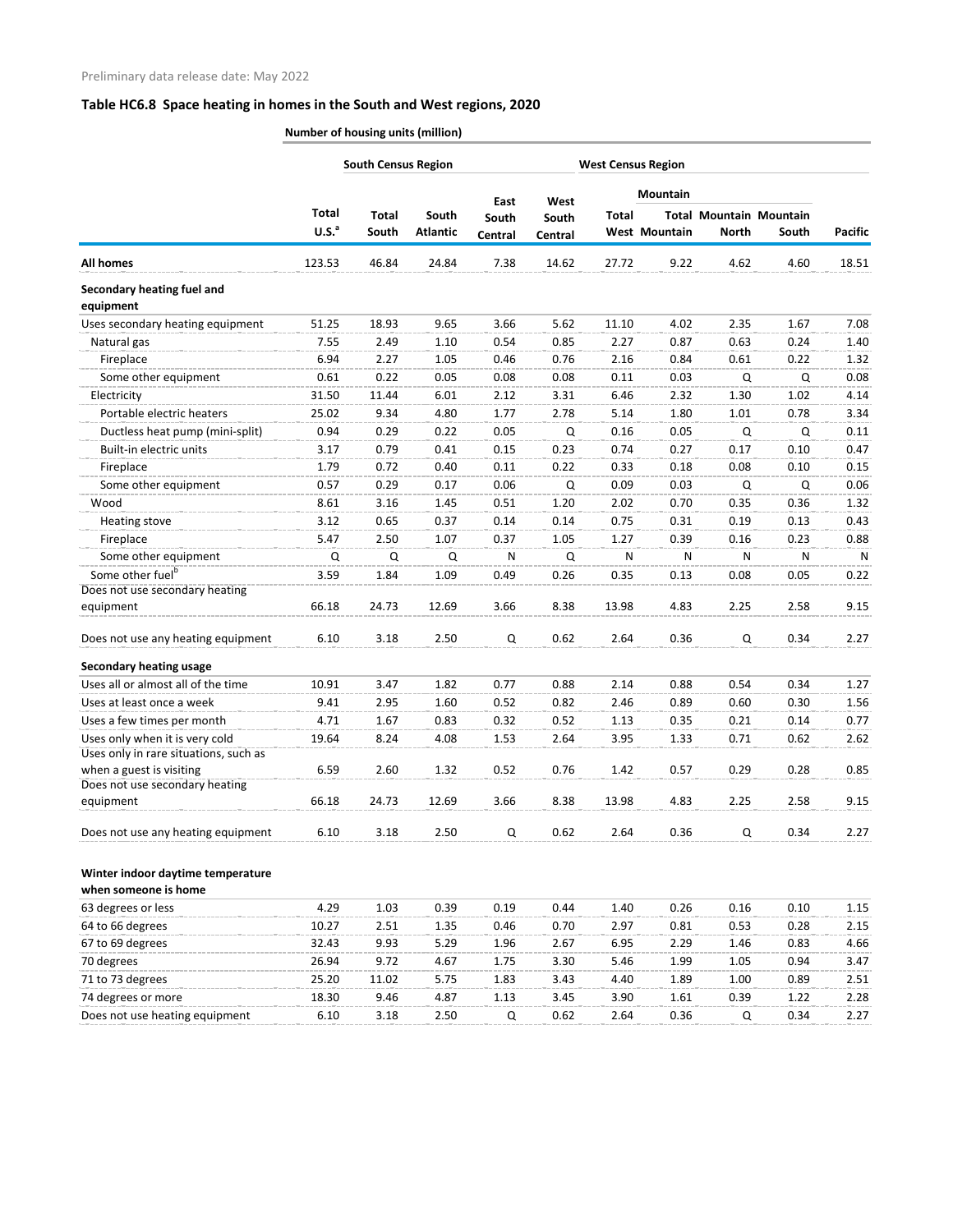|                                                          | <b>South Census Region</b> |                       |                          | <b>West Census Region</b> |                  |              |                 |                                                |              |                |
|----------------------------------------------------------|----------------------------|-----------------------|--------------------------|---------------------------|------------------|--------------|-----------------|------------------------------------------------|--------------|----------------|
|                                                          |                            |                       |                          | East                      | West             |              | <b>Mountain</b> |                                                |              |                |
|                                                          | Total<br>U.S. <sup>a</sup> | <b>Total</b><br>South | South<br><b>Atlantic</b> | South<br>Central          | South<br>Central | <b>Total</b> | West Mountain   | <b>Total Mountain Mountain</b><br><b>North</b> | South        | <b>Pacific</b> |
| <b>All homes</b>                                         | 123.53                     | 46.84                 | 24.84                    | 7.38                      | 14.62            | 27.72        | 9.22            | 4.62                                           | 4.60         | 18.51          |
| Winter indoor daytime temperature                        |                            |                       |                          |                           |                  |              |                 |                                                |              |                |
| when no one is home                                      |                            |                       |                          |                           |                  |              |                 |                                                |              |                |
| 63 degrees or less                                       | 18.59                      | 4.35                  | 2.02                     | 0.67                      | 1.66             | 6.18         | 1.47            | 0.82                                           | 0.65         | 4.71           |
| 64 to 66 degrees                                         | 22.05                      | 6.45                  | 3.23                     | 1.13                      | 2.09             | 5.93         | 1.85            | 1.15                                           | 0.70         | 4.08           |
| 67 to 69 degrees                                         | 30.03                      | 10.80                 | 5.75                     | 2.10                      | 2.95             | 5.50         | 2.08            | 1.20                                           | 0.87         | 3.42           |
| 70 degrees                                               | 19.35                      | 7.97                  | 3.95                     | 1.44                      | 2.59             | 3.11         | 1.36            | 0.65                                           | 0.71         | 1.75           |
| 71 to 73 degrees                                         | 15.06                      | 7.01                  | 3.54                     | 1.24                      | 2.23             | 2.11         | 1.02            | 0.56                                           | 0.46         | 1.09           |
| 74 degrees or more<br>Does not use heating equipment     | 12.35<br>6.10              | 7.08<br>3.18          | 3.85<br>2.50             | 0.76<br>Q                 | 2.47<br>0.62     | 2.25<br>2.64 | 1.07<br>0.36    | 0.20<br>Q                                      | 0.86<br>0.34 | 1.18<br>2.27   |
|                                                          |                            |                       |                          |                           |                  |              |                 |                                                |              |                |
| Winter indoor temperature at night<br>63 degrees or less | 14.70                      | 2.67                  | 1.31                     | 0.48                      | 0.87             | 5.54         | 1.35            | 0.83                                           | 0.52         | 4.19           |
| 64 to 66 degrees                                         | 19.67                      | 5.29                  | 2.66                     | 0.96                      | 1.67             | 5.43         | 1.54            | 0.96                                           | 0.58         | 3.89           |
| 67 to 69 degrees                                         | 31.47                      | 11.75                 | 6.04                     | 2.12                      | 3.58             | 5.69         | 2.22            | 1.37                                           | 0.86         | 3.47           |
| 70 degrees                                               | 20.22                      | 8.21                  | 3.91                     | 1.52                      | 2.78             | 3.26         | 1.35            | 0.61                                           | 0.73         | 1.91           |
| 71 to 73 degrees                                         | 17.49                      | 8.59                  | 4.64                     | 1.30                      | 2.65             | 2.34         | 1.10            | 0.51                                           | 0.59         | 1.24           |
| 74 degrees or more                                       | 13.88                      | 7.16                  | 3.77                     | 0.94                      | 2.45             | 2.83         | 1.29            | 0.32                                           | 0.97         | 1.53           |
| Does not use heating equipment                           | 6.10                       | 3.18                  | 2.50                     | Q                         | 0.62             | 2.64         | 0.36            | Q                                              | 0.34         | 2.27           |
| <b>Heated basement</b>                                   |                            |                       |                          |                           |                  |              |                 |                                                |              |                |
| Yes                                                      | 24.93                      | 3.85                  | 2.83                     | 0.91                      | 0.11             | 2.83         | 2.07            | 2.01                                           | 0.06         | 0.76           |
| No<br>Not asked (heated homes with no                    | 11.71                      | 2.11                  | 1.33                     | 0.57                      | 0.22             | 1.09         | 0.30            | 0.24                                           | 0.06         | 0.79           |
| basement)<br>Not asked (unheated homes,                  | 45.02                      | 25.16                 | 11.71                    | 3.86                      | 9.59             | 13.61        | 4.04            | 1.14                                           | 2.90         | 9.57           |
| apartments, and mobile homes)                            | 41.88                      | 15.72                 | 8.98                     | 2.04                      | 4.70             | 10.20        | 2.81            | 1.23                                           | 1.58         | 7.39           |
| <b>Heated attic</b>                                      |                            |                       |                          |                           |                  |              |                 |                                                |              |                |
| Yes                                                      | 3.48                       | 1.23                  | 0.72                     | 0.22                      | 0.30             | 0.44         | 0.14            | 0.06                                           | 0.08         | 0.30           |
| No<br>Not asked (heated homes with no                    | 51.56                      | 22.48                 | 11.05                    | 3.74                      | 7.69             | 9.20         | 3.19            | 1.76                                           | 1.43         | 6.01           |
| attic)<br>Not asked (unheated homes,                     | 26.61                      | 7.40                  | 4.10                     | 1.38                      | 1.93             | 7.88         | 3.08            | 1.57                                           | 1.51         | 4.81           |
| apartments, and mobile homes)                            | 41.88                      | 15.72                 | 8.98                     | 2.04                      | 4.70             | 10.20        | 2.81            | 1.23                                           | 1.58         | 7.39           |
| <b>Heated attached garage</b>                            |                            |                       |                          |                           |                  |              |                 |                                                |              |                |
| Yes                                                      | 3.87                       | 1.01                  | 0.52                     | 0.19                      | 0.30             | 0.89         | 0.35            | 0.22                                           | 0.14         | 0.54           |
| No                                                       | 46.07                      | 17.10                 | 8.62                     | 2.37                      | 6.11             | 11.80        | 4.45            | 2.19                                           | 2.26         | 7.35           |
| Not asked (heated homes with no<br>attached garage)      | 31.71                      | 13.01                 | 6.73                     | 2.78                      | 3.50             | 4.84         | 1.60            | 0.98                                           | 0.62         | 3.23           |
| Not asked (unheated homes,                               |                            |                       |                          |                           |                  |              |                 |                                                |              |                |
| apartments, and mobile homes)                            | 41.88                      | 15.72                 | 8.98                     | 2.04                      | 4.70             | 10.20        | 2.81            | 1.23                                           | 1.58         | 7.39           |
| <b>Humidifier usage</b>                                  |                            |                       |                          |                           |                  |              |                 |                                                |              |                |
| Uses a humidifier                                        | 29.25                      | 7.60                  | 4.27                     | 1.24                      | 2.09             | 4.99         | 2.39            | 1.47                                           | 0.92         | 2.60           |
| Uses only occasionally                                   | 7.13                       | 2.52                  | 1.23                     | 0.38                      | 0.92             | 2.04         | 0.80            | 0.40                                           | 0.40         | 1.24           |
| Uses only during winter months                           | 15.77                      | 3.22                  | 1.93                     | 0.61                      | 0.68             | 1.58         | 0.84            | 0.63                                           | 0.21         | 0.74           |
| Uses about half of the year                              | 2.21                       | 0.53                  | 0.32                     | 0.07                      | 0.14             | 0.48         | 0.20            | 0.11                                           | 0.09         | 0.28           |
| Uses all or almost all of the year                       | 4.12                       | 1.31                  | 0.78                     | 0.19                      | 0.35             | 0.87         | 0.54            | 0.32                                           | 0.21         | 0.33           |
| Does not use a humidifier                                | 94.28                      | 39.24                 | 20.57                    | 6.14                      | 12.53            | 22.74        | 6.83            | 3.15                                           | 3.68         | 15.91          |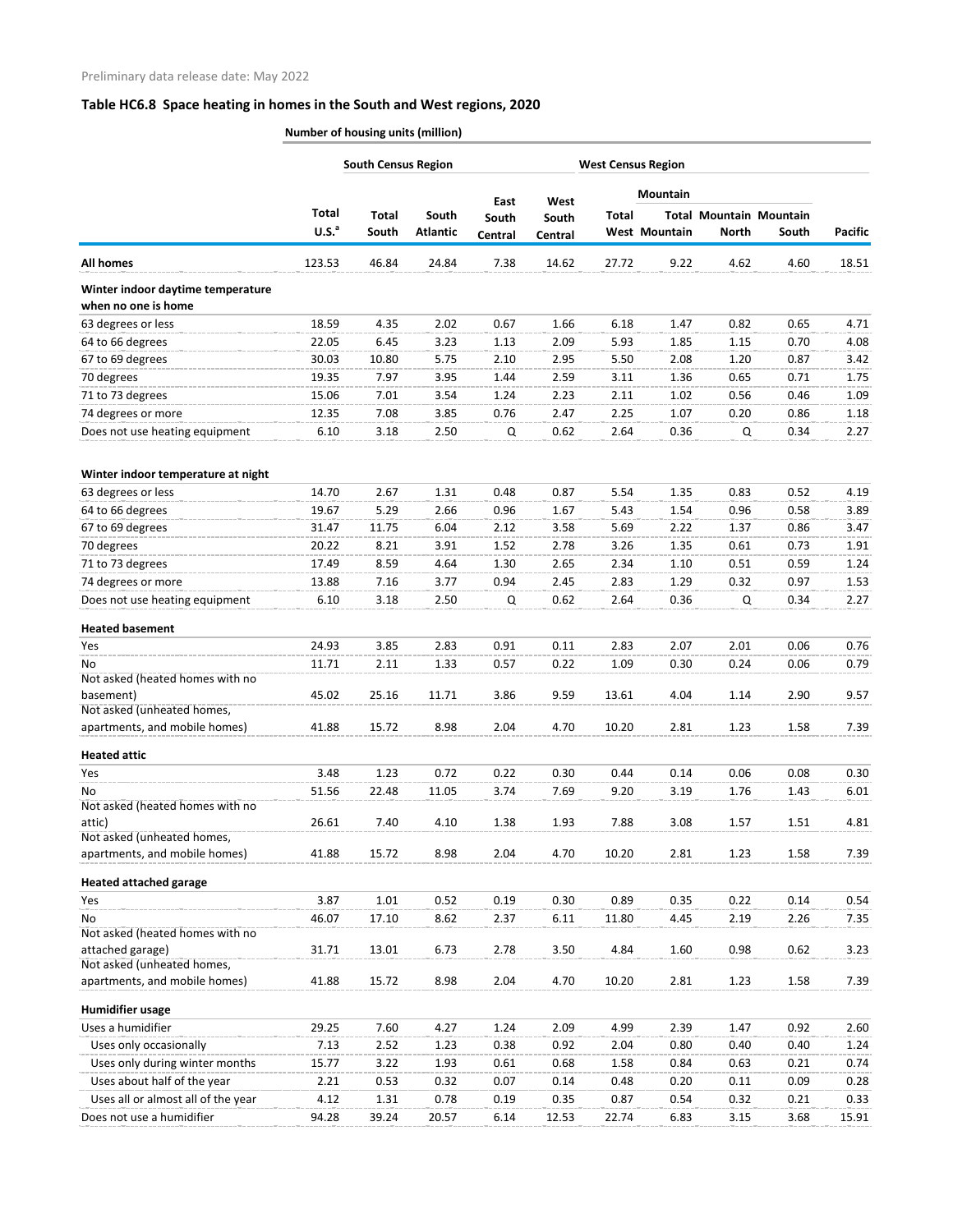|           | Number of housing units (million) |                            |                          |         |         |                           |                      |                                         |       |         |  |
|-----------|-----------------------------------|----------------------------|--------------------------|---------|---------|---------------------------|----------------------|-----------------------------------------|-------|---------|--|
|           |                                   | <b>South Census Region</b> |                          |         |         | <b>West Census Region</b> |                      |                                         |       |         |  |
|           |                                   |                            |                          | East    | West    |                           | <b>Mountain</b>      |                                         |       |         |  |
|           | <b>Total</b><br>U.S. <sup>a</sup> | <b>Total</b><br>South      | South<br><b>Atlantic</b> | South   | South   | Total                     | <b>West Mountain</b> | <b>Total Mountain Mountain</b><br>North | South | Pacific |  |
|           |                                   |                            |                          | Central | Central |                           |                      |                                         |       |         |  |
| All homes | 123.53                            | 46.84                      | 24.84                    | 7.38    | 14.62   | 27.72                     | 9.22                 | 4.62                                    | 4.60  | 18.51   |  |

Source: U.S. Energy Information Administration, Office of Energy Demand and Integrated Statistics, Form EIA-457A of the *2020 Residential Energy Consumption Survey* Notes: Because of rounding, data may not sum to totals. See RECS Terminology for the definitions of terms used in these tables.

<sup>a</sup> Total U.S. includes all primary occupied housing units in the 50 states and the District of Columbia. Vacant housing units, seasonal units, second homes, military houses, and group quarters are excluded.

**b** Some other fuel includes coal and district steam.

Q = Data withheld because either the relative standard error (RSE) was greater than 50% or fewer than 10 households were in the reporting sample.

N = No households in reporting sample.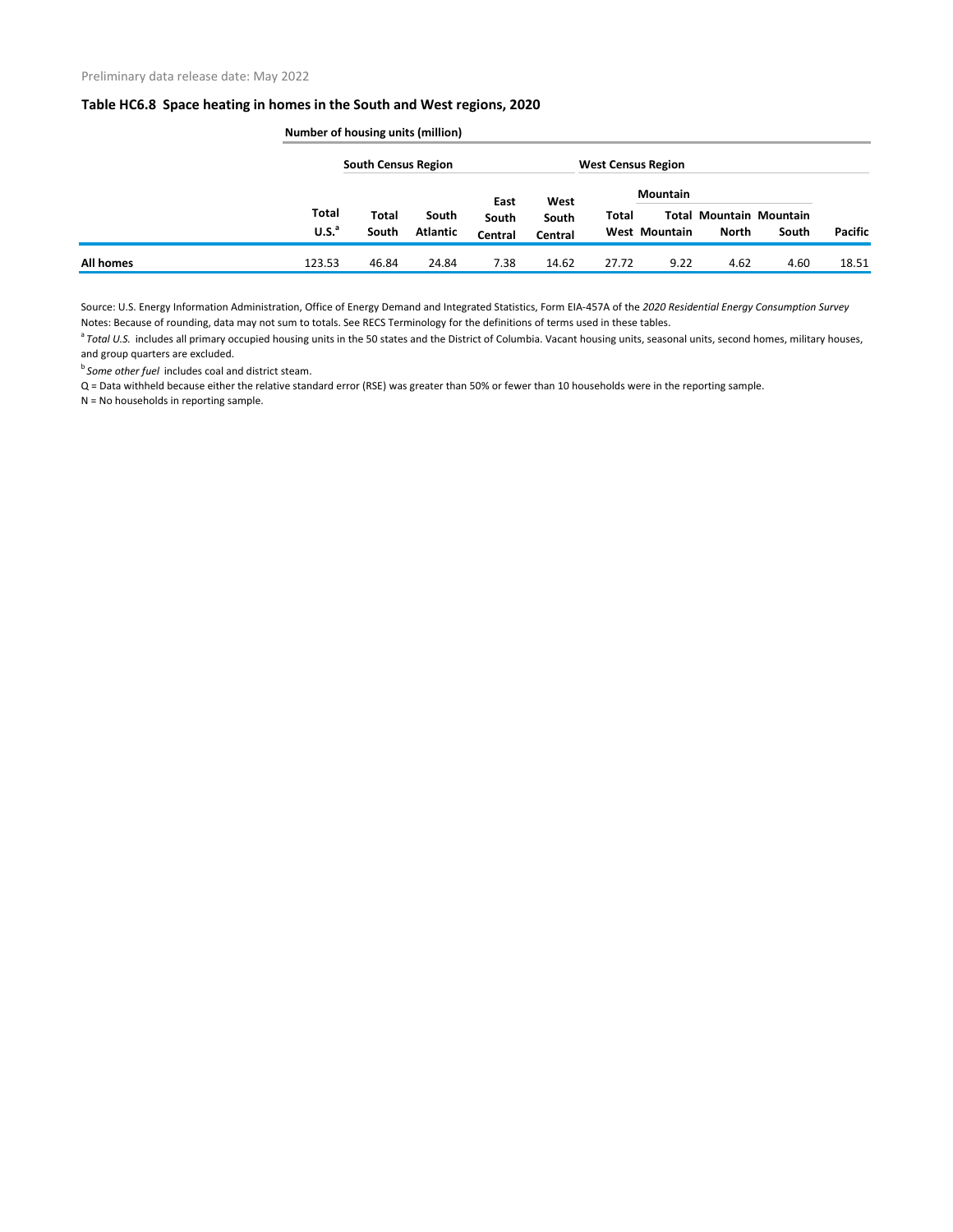|                                                 | <b>South Census Region</b> |              |                 |                  |                  | <b>West Census Region</b> |                 |              |                                |                |
|-------------------------------------------------|----------------------------|--------------|-----------------|------------------|------------------|---------------------------|-----------------|--------------|--------------------------------|----------------|
|                                                 |                            |              |                 |                  |                  |                           | <b>Mountain</b> |              |                                |                |
|                                                 | <b>Total</b>               | <b>Total</b> | South           | East             | West             | <b>Total</b>              |                 |              | <b>Total Mountain Mountain</b> |                |
|                                                 | U.S. <sup>a</sup>          | South        | <b>Atlantic</b> | South<br>Central | South<br>Central |                           | West Mountain   | <b>North</b> | South                          | <b>Pacific</b> |
| All homes                                       | 0.00                       | 0.00         | 0.00            | 0.00             | 0.00             | 0.00                      | 0.00            | 0.00         | 0.00                           | 0.00           |
| <b>Space heating equipment</b>                  |                            |              |                 |                  |                  |                           |                 |              |                                |                |
| Uses space heating equipment                    | 0.23                       | 0.49         | 0.72            | 0.28             | 0.68             | 0.64                      | 0.64            | 0.33         | 1.32                           | 0.89           |
| Has space heating equipment but                 |                            |              |                 |                  |                  |                           |                 |              |                                |                |
| does not use it                                 | 5.61                       | 7.17         | 7.42            | 39.62            | 17.62            | 8.19                      | 15.09           | 75.38        | 15.95                          | 9.35           |
| Does not have space heating                     |                            |              |                 |                  |                  |                           |                 |              |                                |                |
| equipment                                       | 7.69                       | 12.28        | 13.70           | 100.53           | 24.86            | 9.39                      | 40.33           | 0.00         | 40.33                          | 9.86           |
| Main heating fuel and equipment                 |                            |              |                 |                  |                  |                           |                 |              |                                |                |
| Natural gas                                     | 0.97                       | 1.94         | 2.68            | 4.43             | 3.79             | 1.63                      | 1.82            | 2.15         | 3.56                           | 2.34           |
| Central warm-air furnace                        | 0.99                       | 2.09         | 3.04            | 4.75             | 4.05             | 1.75                      | 1.96            | 2.40         | 3.66                           | 2.56           |
| Steam or hot water system                       | 3.76                       | 10.50        | 12.30           | 40.19            | 56.31            | 10.52                     | 14.06           | 15.56        | 30.37                          | 19.06          |
| Built-in room heater                            | 6.13                       | 14.07        | 25.60           | 26.59            | 15.85            | 8.49                      | 15.10           | 28.03        | 18.92                          | 10.10          |
| Some other equipment                            | 19.12                      | 37.00        | 69.83           | 49.08            | 75.77            | 27.77                     | 36.16           | 49.03        | 57.70                          | 48.52          |
| Electricity                                     | 0.95                       | 1.04         | 1.44            | 2.22             | 2.18             | 2.44                      | 3.76            | 5.80         | 4.27                           | 3.15           |
| Central warm-air furnace                        | 2.16                       | 2.42         | 3.92            | 6.03             | 4.39             | 4.94                      | 6.90            | 9.66         | 9.29                           | 7.10           |
| Heat pump                                       | 1.84                       | 2.10         | 2.69            | 3.70             | 5.53             | 6.42                      | 7.58            | 27.61        | 7.51                           | 9.74           |
| Ductless heat pump (mini-split)                 | 8.38                       | 14.41        | 17.28           | 32.40            | 36.07            | 15.67                     | 31.23           | 51.61        | 35.59                          | 17.17          |
| Built-in electric units                         | 2.74                       | 5.47         | 9.38            | 15.68            | 9.44             | 4.94                      | 10.12           | 10.33        | 20.79                          | 5.99           |
| Portable electric heaters                       | 6.15                       | 6.89         | 12.50           | 16.61            | 9.88             | 10.25                     | 20.28           | 35.53        | 22.89                          | 11.06          |
| Some other equipment                            | 10.83                      | 20.13        | 23.22           | 44.28            | 32.11            | 26.10                     | 38.63           | 44.67        | 77.10                          | 36.33          |
| Fuel oil or kerosene                            | 3.36                       | 13.30        | 14.08           | 32.21            | 0.00             | 17.10                     | 60.63           | 59.63        | 101.21                         | 16.51          |
| Central warm-air furnace                        | 4.55                       | 15.56        | 15.96           | 40.56            | 0.00             | 29.05                     | 60.63           | 59.63        | 101.21                         | 33.33          |
| Steam or hot water system                       | 6.77                       | 33.88        | 33.88           | 0.00             | 0.00             | 19.92                     | 0.00            | 0.00         | 0.00                           | 19.92          |
| Some other equipment                            | 16.16                      | 34.06        | 41.75           | 58.34            | 0.00             | 25.08                     | 0.00            | 0.00         | 0.00                           | 25.08          |
| Propane                                         | 4.01                       | 6.53         | 10.73           | 14.74            | 15.48            | 11.38                     | 13.71           | 20.65        | 19.17                          | 17.33          |
| Central warm-air furnace                        | 4.19                       | 7.82         | 12.94           | 18.07            | 20.18            | 11.37                     | 13.54           | 18.76        | 21.44                          | 18.90          |
| Some other equipment                            | 8.03                       | 13.85        | 21.72           | 24.76            | 24.06            | 20.01                     | 30.93           | 34.96        | 62.52                          | 30.00          |
| Wood                                            | 5.19                       | 10.05        | 13.72           | 23.60            | 22.43            | 12.38                     | 14.19           | 16.09        | 19.06                          | 15.65          |
| Heating stove                                   | 5.76                       | 10.46        | 14.91           | 25.03            | 22.79            | 12.36                     | 14.07           | 16.35        | 19.06                          | 15.65          |
| Some other equipment                            | 19.24                      | 34.35        | 50.19           | 77.29            | 71.08            | 100.75                    | 100.75          | 100.75       | 0.00                           | 0.00           |
| Some other fuel <sup>b</sup>                    | 33.09                      | 71.54        | 100.25          | 100.58           | 0.00             | 0.00                      | 0.00            | 0.00         | 0.00                           | 0.00           |
| Does not use heating equipment                  | 4.53                       | 6.68         | 6.41            | 36.41            | 15.46            | 6.09                      | 15.49           | 75.38        | 16.33                          | 6.33           |
| Main heating equipment (including<br>all fuels) |                            |              |                 |                  |                  |                           |                 |              |                                |                |
| Central warm-air furnace                        | 0.66                       | 1.49         | 1.99            | 3.09             | 2.38             | 1.30                      | 1.63            | 1.44         | 3.16                           | 1.98           |
| Heat pump                                       | 1.84                       | 2.10         | 2.69            | 3.70             | 5.53             | 6.42                      | 7.58            | 27.61        | 7.51                           | 9.74           |
| Steam or hot water system                       | 2.85                       | 10.09        | 11.47           | 30.88            | 42.34            | 9.76                      | 12.16           | 13.09        | 24.47                          | 15.07          |
| Ductless heat pump (mini-split)                 | 8.38                       | 14.41        | 17.28           | 32.40            | 36.07            | 15.67                     | 31.23           | 51.61        | 35.59                          | 17.17          |
| Built-in electric units                         | 2.74                       | 5.47         | 9.38            | 15.68            | 9.44             | 4.94                      | 10.12           | 10.33        | 20.79                          | 5.99           |
| Built-in oil or gas room heater                 | 5.53                       | 10.94        | 17.51           | 20.12            | 14.66            | 8.20                      | 14.72           | 26.32        | 18.92                          | 9.90           |
| Portable electric heaters                       | 6.15                       | 6.89         | 12.50           | 16.61            | 9.88             | 10.25                     | 20.28           | 35.53        | 22.89                          | 11.06          |
| Heating stove burning wood                      | 5.76                       | 10.46        | 14.91           | 25.03            | 22.79            | 12.36                     | 14.07           | 16.35        | 19.06                          | 15.65          |
| Some other equipment                            | 10.02                      | 13.62        | 19.27           | 24.23            | 24.71            | 22.43                     | 30.10           | 37.18        | 57.70                          | 35.13          |
| Does not use heating equipment                  | 4.53                       | 6.68         | 6.41            | 36.41            | 15.46            | 6.09                      | 15.49           | 75.38        | 16.33                          | 6.33           |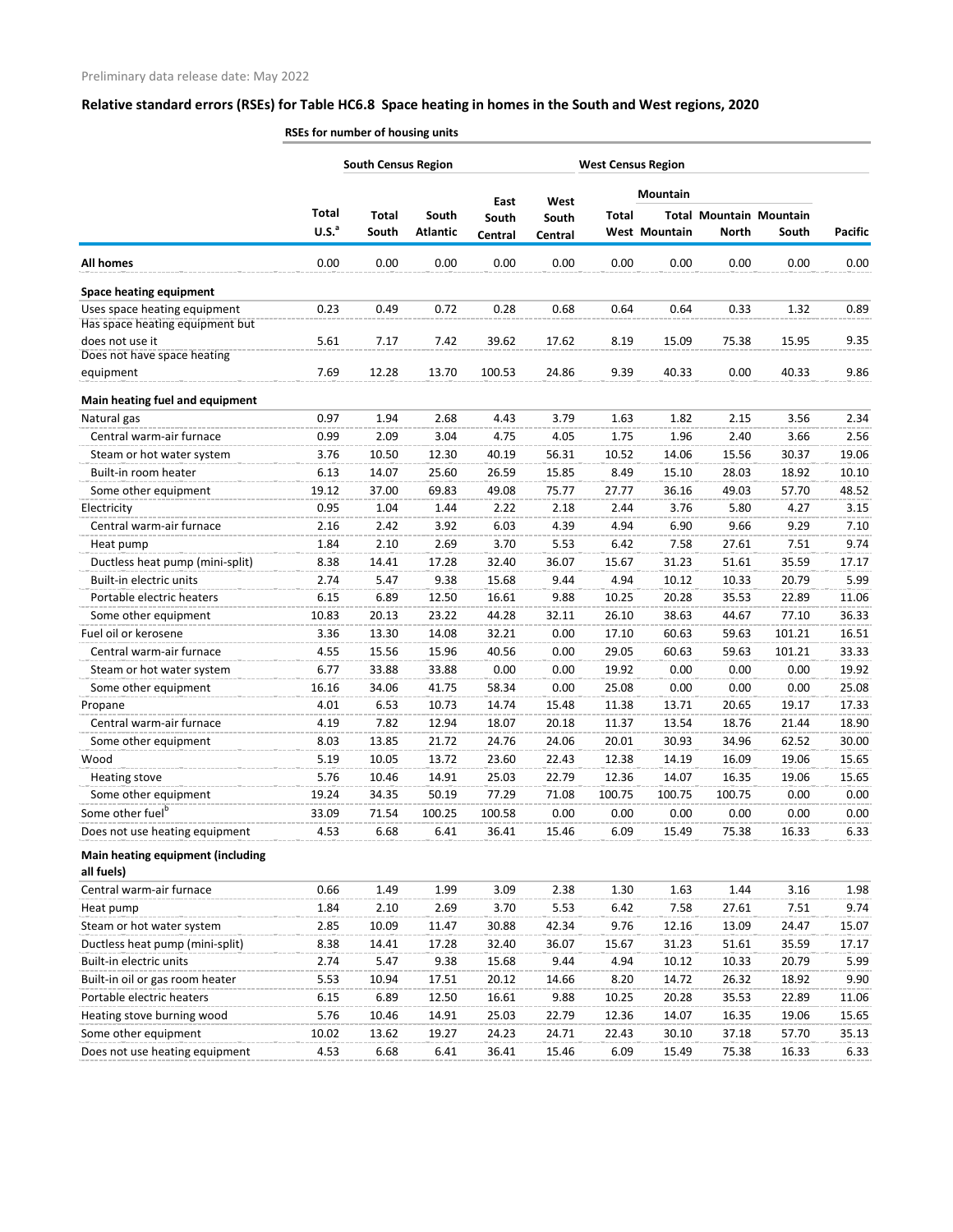|                                                                      |                   | <b>South Census Region</b> |                 |         |         |              | <b>West Census Region</b> |              |                                |                |
|----------------------------------------------------------------------|-------------------|----------------------------|-----------------|---------|---------|--------------|---------------------------|--------------|--------------------------------|----------------|
|                                                                      |                   |                            |                 | East    | West    |              | <b>Mountain</b>           |              |                                |                |
|                                                                      | <b>Total</b>      | <b>Total</b>               | South           | South   | South   | <b>Total</b> |                           |              | <b>Total Mountain Mountain</b> |                |
|                                                                      | U.S. <sup>a</sup> | South                      | <b>Atlantic</b> | Central | Central |              | <b>West Mountain</b>      | <b>North</b> | South                          | <b>Pacific</b> |
| <b>All homes</b>                                                     | 0.00              | 0.00                       | 0.00            | 0.00    | 0.00    | 0.00         | 0.00                      | 0.00         | 0.00                           | 0.00           |
| Main heating equipment age                                           |                   |                            |                 |         |         |              |                           |              |                                |                |
| Less than 2 years old                                                | 2.42              | 3.41                       | 4.27            | 7.09    | 5.86    | 4.89         | 6.61                      | 11.35        | 7.98                           | 6.92           |
| 2 to 4 years old                                                     | 2.11              | 3.00                       | 4.34            | 6.82    | 4.91    | 4.03         | 6.21                      | 8.18         | 8.63                           | 6.20           |
| 5 to 9 years old                                                     | 1.46              | 2.26                       | 3.05            | 5.09    | 4.80    | 3.08         | 4.96                      | 6.63         | 7.83                           | 5.02           |
| 10 to 14 years old                                                   | 1.98              | 3.36                       | 4.57            | 7.05    | 5.26    | 3.74         | 5.48                      | 7.34         | 7.02                           | 5.08           |
| 15 to 19 years old                                                   | 2.50              | 4.31                       | 5.04            | 8.40    | 8.42    | 4.52         | 5.62                      | 8.75         | 8.53                           | 5.58           |
| 20 or more years old                                                 | 1.77              | 3.51                       | 4.83            | 6.92    | 7.10    | 3.52         | 5.25                      | 6.97         | 7.56                           | 4.45           |
| Does not use heating equipment                                       | 4.53              | 6.68                       | 6.41            | 36.41   | 15.46   | 6.09         | 15.49                     | 75.38        | 16.33                          | 6.33           |
| Has thermostat                                                       |                   |                            |                 |         |         |              |                           |              |                                |                |
| Yes                                                                  | 0.34              | 0.43                       | 0.46            | 0.76    | 1.09    | 0.93         | 0.69                      | 0.96         | 1.01                           | 1.40           |
| Smart or internet-connected                                          |                   |                            |                 |         |         |              |                           |              |                                |                |
| thermostat                                                           | 2.22              | 3.25                       | 5.09            | 10.11   | 6.64    | 3.82         | 5.08                      | 8.19         | 8.21                           | 5.90           |
| Programmable thermostat                                              | 0.88              | 1.42                       | 2.02            | 3.38    | 2.84    | 1.92         | 2.36                      | 3.52         | 4.12                           | 2.72           |
| Non-programmable thermostat                                          | 1.29              | 1.80                       | 2.58            | 3.82    | 3.48    | 3.00         | 3.72                      | 5.90         | 5.09                           | 4.15           |
| No                                                                   | 2.69              | 4.16                       | 6.54            | 7.51    | 7.22    | 5.07         | 9.47                      | 14.74        | 12.03                          | 5.54           |
| Does not use heating or air-                                         |                   |                            |                 |         |         |              |                           |              |                                |                |
| conditioning equipment                                               | 8.80              | 19.88                      | 30.71           | 59.72   | 28.52   | 9.86         | 59.35                     | 100.71       | 70.51                          | 10.20          |
| Main heating equipment control                                       |                   |                            |                 |         |         |              |                           |              |                                |                |
| Sets one temperature and leaves it                                   |                   |                            |                 |         |         |              |                           |              |                                |                |
| there most of the time                                               | 1.12              | 1.36                       | 1.80            | 3.37    | 3.08    | 2.92         | 3.22                      | 4.68         | 4.37                           | 4.16           |
| Manually adjusts the temperature<br>Programmable or smart thermostat | 1.74              | 2.33                       | 3.63            | 5.56    | 4.06    | 3.07         | 4.20                      | 6.42         | 5.87                           | 3.91           |
| automatically adjusts the                                            |                   |                            |                 |         |         |              |                           |              |                                |                |
| temperature                                                          | 1.84              | 3.39                       | 4.96            | 10.00   | 6.41    | 3.47         | 4.46                      | 5.16         | 6.80                           | 4.85           |
| Turns equipment on or off as needed                                  | 2.85              | 4.50                       | 7.48            | 11.34   | 8.10    | 4.34         | 8.25                      | 14.50        | 9.18                           | 4.91           |
| Household does not have control over                                 |                   |                            |                 |         |         |              |                           |              |                                |                |
| the equipment                                                        | 5.10              | 10.08                      | 16.02           | 22.70   | 15.89   | 11.75        | 20.76                     | 30.11        | 29.75                          | 12.87          |
| Controls heating equipment in some                                   |                   |                            |                 |         |         |              |                           |              |                                |                |
| other way                                                            | 17.23             | 33.44                      | 65.74           | 70.16   | 47.89   | 29.52        | 43.66                     | 49.49        | 100.37                         | 39.13          |
| Does not use heating equipment                                       | 4.53              | 6.68                       | 6.41            | 36.41   | 15.46   | 6.09         | 15.49                     | 75.38        | 16.33                          | 6.33           |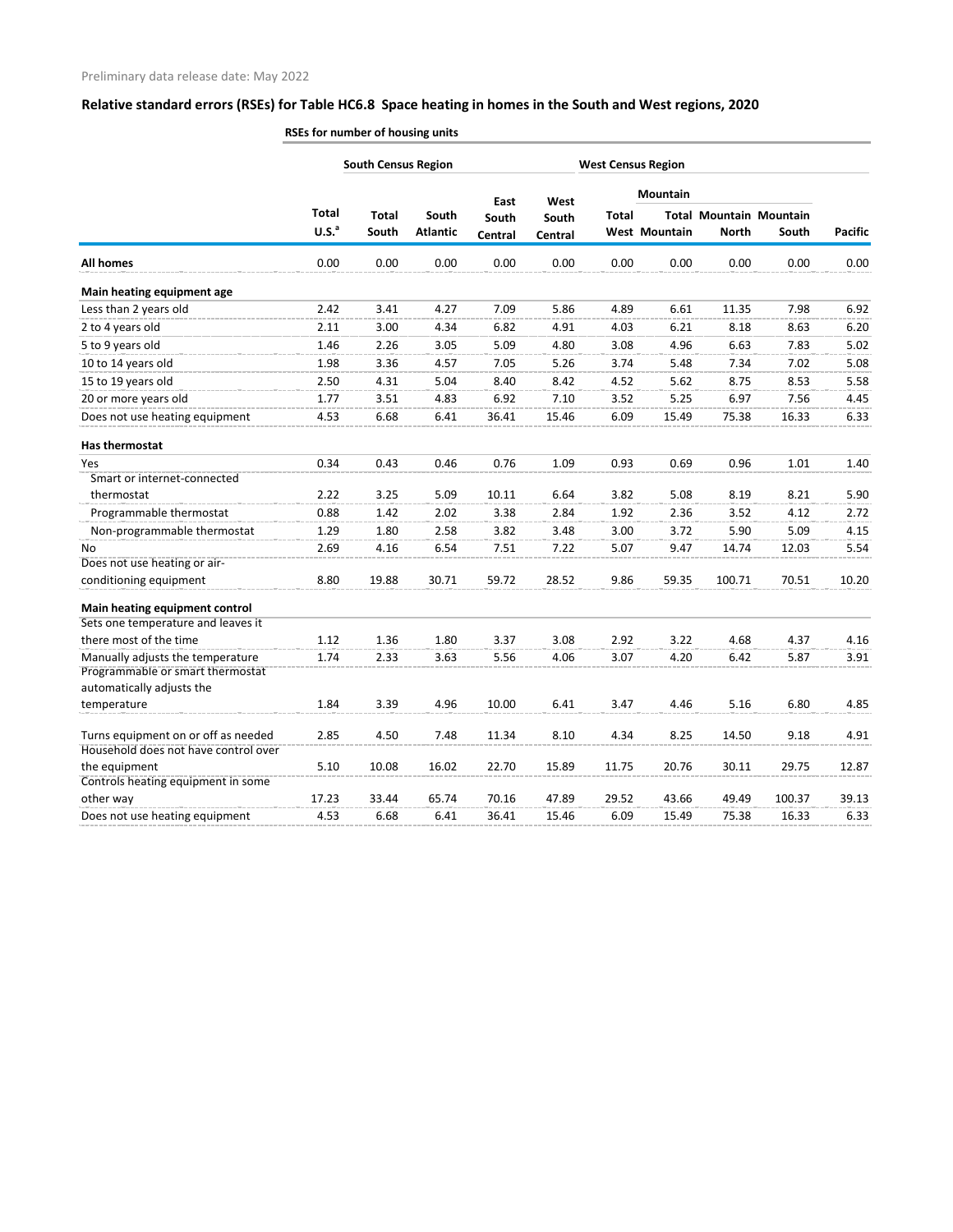| <b>All homes</b>                      | <b>Total</b><br>U.S. <sup>a</sup><br>0.00 | <b>Total</b><br>South | South           | East           | West    |              | <b>Mountain</b>      |              |                                |                |
|---------------------------------------|-------------------------------------------|-----------------------|-----------------|----------------|---------|--------------|----------------------|--------------|--------------------------------|----------------|
|                                       |                                           |                       |                 |                |         |              |                      |              |                                |                |
|                                       |                                           |                       |                 | South          | South   | <b>Total</b> |                      |              | <b>Total Mountain Mountain</b> |                |
|                                       |                                           |                       | <b>Atlantic</b> | <b>Central</b> | Central |              | <b>West Mountain</b> | <b>North</b> | South                          | <b>Pacific</b> |
|                                       |                                           | 0.00                  | 0.00            | 0.00           | 0.00    | 0.00         | 0.00                 | 0.00         | 0.00                           | 0.00           |
| Secondary heating fuel and            |                                           |                       |                 |                |         |              |                      |              |                                |                |
| equipment                             |                                           |                       |                 |                |         |              |                      |              |                                |                |
| Uses secondary heating equipment      | 1.01                                      | 1.66                  | 2.24            | 2.73           | 3.17    | 1.99         | 2.85                 | 3.64         | 4.33                           | 2.61           |
| Natural gas                           | 2.92                                      | 5.40                  | 7.68            | 10.56          | 9.35    | 5.83         | 6.79                 | 8.60         | 12.18                          | 7.82           |
| Fireplace                             | 3.15                                      | 5.92                  | 8.21            | 11.83          | 9.83    | 5.80         | 6.92                 | 8.66         | 12.15                          | 8.07           |
| Some other equipment                  | 9.87                                      | 18.97                 | 31.45           | 28.19          | 33.31   | 26.91        | 35.42                | 53.26        | 48.83                          | 33.76          |
| Electricity                           | 1.35                                      | 2.40                  | 2.92            | 4.69           | 4.76    | 2.92         | 4.12                 | 5.52         | 6.73                           | 3.87           |
| Portable electric heaters             | 1.44                                      | 2.66                  | 3.17            | 5.38           | 5.62    | 3.06         | 5.14                 | 7.81         | 7.60                           | 4.03           |
| Ductless heat pump (mini-split)       | 9.64                                      | 16.23                 | 20.26           | 30.06          | 64.45   | 23.39        | 29.54                | 48.91        | 40.29                          | 29.87          |
| Built-in electric units               | 4.38                                      | 8.50                  | 13.27           | 20.07          | 20.58   | 11.44        | 11.85                | 15.11        | 22.60                          | 17.30          |
| Fireplace                             | 5.70                                      | 8.53                  | 15.34           | 22.96          | 17.42   | 12.36        | 16.07                | 21.60        | 23.74                          | 23.04          |
| Some other equipment                  | 12.75                                     | 15.63                 | 18.03           | 33.50          | 35.39   | 27.23        | 44.48                | 45.20        | 61.00                          | 30.69          |
| Wood                                  | 2.73                                      | 4.33                  | 6.37            | 12.47          | 6.96    | 4.97         | 8.41                 | 9.12         | 12.45                          | 7.75           |
| <b>Heating stove</b>                  | 4.76                                      | 9.17                  | 12.50           | 21.03          | 20.56   | 9.13         | 11.94                | 12.06        | 21.80                          | 13.99          |
| Fireplace                             | 3.77                                      | 5.43                  | 8.97            | 14.24          | 7.97    | 6.64         | 11.67                | 16.55        | 14.97                          | 9.64           |
| Some other equipment                  | 68.13                                     | 100.13                | 100.11          | 0.00           | 100.36  | 0.00         | 0.00                 | 0.00         | 0.00                           | 0.00           |
| Some other fuel <sup>b</sup>          | 4.50                                      | 5.80                  | 8.12            | 11.84          | 15.15   | 13.59        | 22.93                | 28.66        | 32.58                          | 17.08          |
| Does not use secondary heating        |                                           |                       |                 |                |         |              |                      |              |                                |                |
| equipment                             | 0.79                                      | 1.35                  | 2.07            | 2.68           | 2.24    | 1.72         | 2.46                 | 3.83         | 3.21                           | 2.12           |
| Does not use any heating equipment    | 4.53                                      | 6.68                  | 6.41            | 36.41          | 15.46   | 6.09         | 15.49                | 75.38        | 16.33                          | 6.33           |
| <b>Secondary heating usage</b>        |                                           |                       |                 |                |         |              |                      |              |                                |                |
| Uses all of almost all of the time    | 2.73                                      | 4.45                  | 6.26            | 8.18           | 10.35   | 5.91         | 8.46                 | 10.38        | 12.27                          | 7.10           |
| Uses at least once a week             | 2.32                                      | 4.65                  | 6.50            | 10.05          | 9.96    | 5.30         | 7.90                 | 9.14         | 13.76                          | 7.06           |
| Uses a few times per month            | 4.22                                      | 7.01                  | 10.89           | 14.33          | 12.69   | 9.46         | 11.86                | 14.67        | 18.50                          | 12.07          |
| Uses only when it is very cold        | 2.10                                      | 2.85                  | 4.21            | 6.35           | 4.93    | 4.43         | 4.91                 | 6.14         | 8.54                           | 6.33           |
| Uses only in rare situations, such as |                                           |                       |                 |                |         |              |                      |              |                                |                |
| when a guest is visiting              | 3.46                                      | 5.45                  | 7.17            | 9.83           | 9.87    | 8.35         | 10.45                | 14.12        | 13.52                          | 12.00          |
| Does not use secondary heating        |                                           |                       |                 |                |         |              |                      |              |                                |                |
| equipment                             | 0.79                                      | 1.35                  | 2.07            | 2.68           | 2.24    | 1.72         | 2.46                 | 3.83         | 3.21                           | 2.12           |
| Does not use any heating equipment    | 4.53                                      | 6.68                  | 6.41            | 36.41          | 15.46   | 6.09         | 15.49                | 75.38        | 16.33                          | 6.33           |
| Winter indoor daytime temperature     |                                           |                       |                 |                |         |              |                      |              |                                |                |
| when someone is home                  |                                           |                       |                 |                |         |              |                      |              |                                |                |
| 63 degrees or less                    | 4.53                                      | 9.47                  | 13.71           | 18.18          | 15.17   | 7.54         | 13.11                | 17.33        | 20.69                          | 9.51           |
| 64 to 66 degrees                      | 2.75                                      | 6.11                  | 7.77            | 10.62          | 11.47   | 5.39         | 6.67                 | 8.62         | 12.86                          | 6.40           |
| 67 to 69 degrees                      | 1.21                                      | 2.48                  | 3.61            | 4.71           | 4.65    | 3.49         | 3.88                 | 4.92         | 6.61                           | 4.69           |
| 70 degrees                            | 1.56                                      | 2.82                  | 3.98            | 5.34           | 4.71    | 3.43         | 4.98                 | 6.63         | 7.40                           | 4.59           |
| 71 to 73 degrees                      | 1.53                                      | 2.50                  | 3.61            | 5.20           | 4.32    | 3.68         | 4.49                 | 6.54         | 6.36                           | 5.73           |
| 74 degrees or more                    | 2.27                                      | 3.04                  | 4.22            | 7.57           | 4.08    | 4.93         | 5.04                 | 11.65        | 5.91                           | 7.43           |
| Does not use heating equipment        | 4.53                                      | 6.68                  | 6.41            | 36.41          | 15.46   | 6.09         | 15.49                | 75.38        | 16.33                          | 6.33           |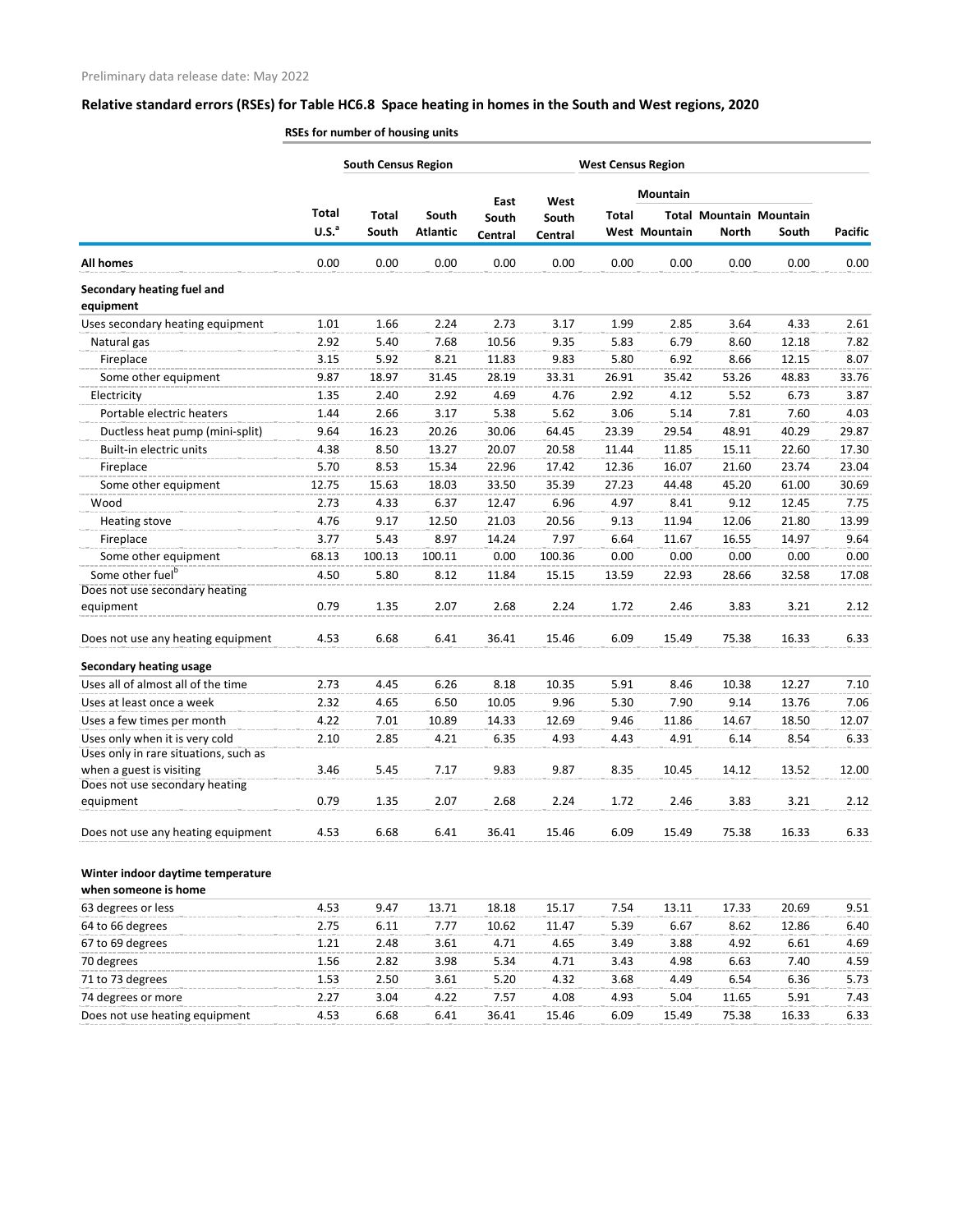|                                                          |                                   | <b>South Census Region</b> |                          |                  |                  |              | <b>West Census Region</b> |              |                                         |                |
|----------------------------------------------------------|-----------------------------------|----------------------------|--------------------------|------------------|------------------|--------------|---------------------------|--------------|-----------------------------------------|----------------|
|                                                          |                                   |                            |                          | East             | West             |              | <b>Mountain</b>           |              |                                         |                |
|                                                          | <b>Total</b><br>U.S. <sup>a</sup> | <b>Total</b><br>South      | South<br><b>Atlantic</b> | South<br>Central | South<br>Central | <b>Total</b> | <b>West Mountain</b>      | <b>North</b> | <b>Total Mountain Mountain</b><br>South | <b>Pacific</b> |
| <b>All homes</b>                                         | 0.00                              | 0.00                       | 0.00                     | 0.00             | 0.00             | 0.00         | 0.00                      | 0.00         | 0.00                                    | 0.00           |
| Winter indoor daytime temperature<br>when no one is home |                                   |                            |                          |                  |                  |              |                           |              |                                         |                |
| 63 degrees or less                                       | 2.15                              | 4.21                       | 5.44                     | 10.50            | 7.70             | 3.77         | 5.45                      | 6.87         | 8.39                                    | 5.05           |
| 64 to 66 degrees                                         | 1.95                              | 3.79                       | 4.71                     | 7.46             | 6.32             | 3.51         | 5.68                      | 6.55         | 7.99                                    | 4.94           |
| 67 to 69 degrees                                         | 1.39                              | 2.70                       | 3.60                     | 4.30             | 5.13             | 3.62         | 4.50                      | 6.65         | 7.89                                    | 4.78           |
| 70 degrees                                               | 2.23                              | 3.70                       | 4.80                     | 6.32             | 6.42             | 5.17         | 5.35                      | 8.83         | 7.34                                    | 8.58           |
| 71 to 73 degrees                                         | 2.10                              | 3.09                       | 4.54                     | 6.49             | 5.93             | 5.45         | 6.26                      | 7.57         | 9.18                                    | 9.26           |
| 74 degrees or more                                       | 2.59                              | 3.51                       | 4.55                     | 8.62             | 5.86             | 6.77         | 5.82                      | 15.15        | 6.54                                    | 10.93          |
| Does not use heating equipment                           | 4.53                              | 6.68                       | 6.41                     | 36.41            | 15.46            | 6.09         | 15.49                     | 75.38        | 16.33                                   | 6.33           |
| Winter indoor temperature at night                       |                                   |                            |                          |                  |                  |              |                           |              |                                         |                |
| 63 degrees or less                                       | 2.70                              | 5.36                       | 6.76                     | 11.20            | 9.71             | 3.74         | 6.44                      | 6.85         | 9.27                                    | 4.77           |
| 64 to 66 degrees                                         | 2.11                              | 4.19                       | 6.16                     | 6.89             | 6.75             | 3.45         | 5.08                      | 6.92         | 8.01                                    | 4.49           |
| 67 to 69 degrees                                         | 1.65                              | 2.70                       | 3.74                     | 4.17             | 4.71             | 3.11         | 3.86                      | 4.92         | 6.48                                    | 4.95           |
| 70 degrees                                               | 2.03                              | 3.26                       | 4.83                     | 5.81             | 5.52             | 4.28         | 5.26                      | 9.82         | 7.20                                    | 6.88           |
| 71 to 73 degrees                                         | 2.12                              | 3.12                       | 4.03                     | 6.50             | 5.41             | 4.77         | 5.32                      | 8.04         | 8.13                                    | 8.13           |
| 74 degrees or more                                       | 2.60                              | 3.57                       | 4.75                     | 8.19             | 5.79             | 5.02         | 5.57                      | 12.57        | 6.77                                    | 8.71           |
| Does not use heating equipment                           | 4.53                              | 6.68                       | 6.41                     | 36.41            | 15.46            | 6.09         | 15.49                     | 75.38        | 16.33                                   | 6.33           |
| <b>Heated basement</b>                                   |                                   |                            |                          |                  |                  |              |                           |              |                                         |                |
| Yes                                                      | 1.16                              | 3.20                       | 4.39                     | 4.94             | 22.52            | 2.69         | 2.78                      | 2.77         | 28.14                                   | 7.93           |
| No<br>Not asked (heated homes with no                    | 2.25                              | 5.45                       | 7.16                     | 8.95             | 17.85            | 8.59         | 11.65                     | 13.37        | 26.31                                   | 10.21          |
| basement)<br>Not asked (unheated homes,                  | 0.60                              | 0.89                       | 1.58                     | 1.58             | 0.82             | 1.12         | 1.54                      | 4.77         | 1.37                                    | 1.35           |
| apartments, and mobile homes)                            | 0.37                              | 0.81                       | 1.12                     | 0.51             | 1.25             | 0.94         | 1.09                      | 0.00         | 1.93                                    | 1.19           |
| <b>Heated attic</b>                                      |                                   |                            |                          |                  |                  |              |                           |              |                                         |                |
| Yes                                                      | 4.07                              | 7.28                       | 9.83                     | 15.73            | 14.47            | 12.97        | 17.33                     | 26.03        | 27.48                                   | 15.56          |
| No                                                       | 0.74                              | 1.18                       | 1.47                     | 2.10             | 1.84             | 2.17         | 2.82                      | 4.17         | 4.09                                    | 2.91           |
| Not asked (heated homes with no                          |                                   |                            |                          |                  |                  |              |                           |              |                                         |                |
| attic)<br>Not asked (unheated homes,                     | 1.39                              | 3.19                       | 3.93                     | 5.37             | 6.83             | 2.32         | 2.89                      | 4.59         | 3.42                                    | 3.28           |
| apartments, and mobile homes)                            | 0.37                              | 0.81                       | 1.12                     | 0.51             | 1.25             | 0.94         | 1.09                      | 0.00         | 1.93                                    | 1.19           |
| <b>Heated attached garage</b>                            |                                   |                            |                          |                  |                  |              |                           |              |                                         |                |
| Yes                                                      | 3.93                              | 8.33                       | 13.50                    | 15.81            | 17.91            | 8.01         | 10.49                     | 12.84        | 18.99                                   | 11.86          |
| No<br>Not asked (heated homes with no                    | 0.88                              | 1.61                       | 1.97                     | 3.87             | 2.26             | 1.34         | 1.94                      | 2.68         | 2.62                                    | 2.09           |
| attached garage)<br>Not asked (unheated homes,           | 1.12                              | 1.74                       | 2.14                     | 3.28             | 3.58             | 3.02         | 4.06                      | 4.87         | 7.51                                    | 4.28           |
| apartments, and mobile homes)                            | 0.37                              | 0.81                       | 1.12                     | 0.51             | 1.25             | 0.94         | 1.09                      | 0.00         | 1.93                                    | 1.19           |
| <b>Humidifier usage</b>                                  |                                   |                            |                          |                  |                  |              |                           |              |                                         |                |
| Uses a humidifier                                        | 1.47                              | 2.98                       | 3.75                     | 7.64             | 6.75             | 3.62         | 3.18                      | 4.19         | 6.12                                    | 5.98           |
| Uses only occasionally                                   | 3.83                              | 5.55                       | 8.11                     | 12.04            | 9.95             | 6.14         | 7.84                      | 10.87        | 12.38                                   | 8.87           |
| Uses only during winter months                           | 1.73                              | 3.75                       | 4.87                     | 9.60             | 9.96             | 6.23         | 5.86                      | 7.51         | 13.75                                   | 11.72          |
| Uses about half of the year                              | 6.35                              | 9.82                       | 13.96                    | 25.89            | 26.68            | 14.24        | 15.87                     | 20.26        | 26.46                                   | 19.12          |
| Uses all or almost all of the year                       | 5.07                              | 8.35                       | 9.49                     | 16.42            | 16.31            | 9.12         | 9.55                      | 11.84        | 15.01                                   | 18.13          |
| Does not use a humidifier                                | 0.46                              | 0.58                       | 0.78                     | 1.54             | 1.13             | 0.79         | 1.11                      | 1.96         | 1.53                                    | 0.98           |